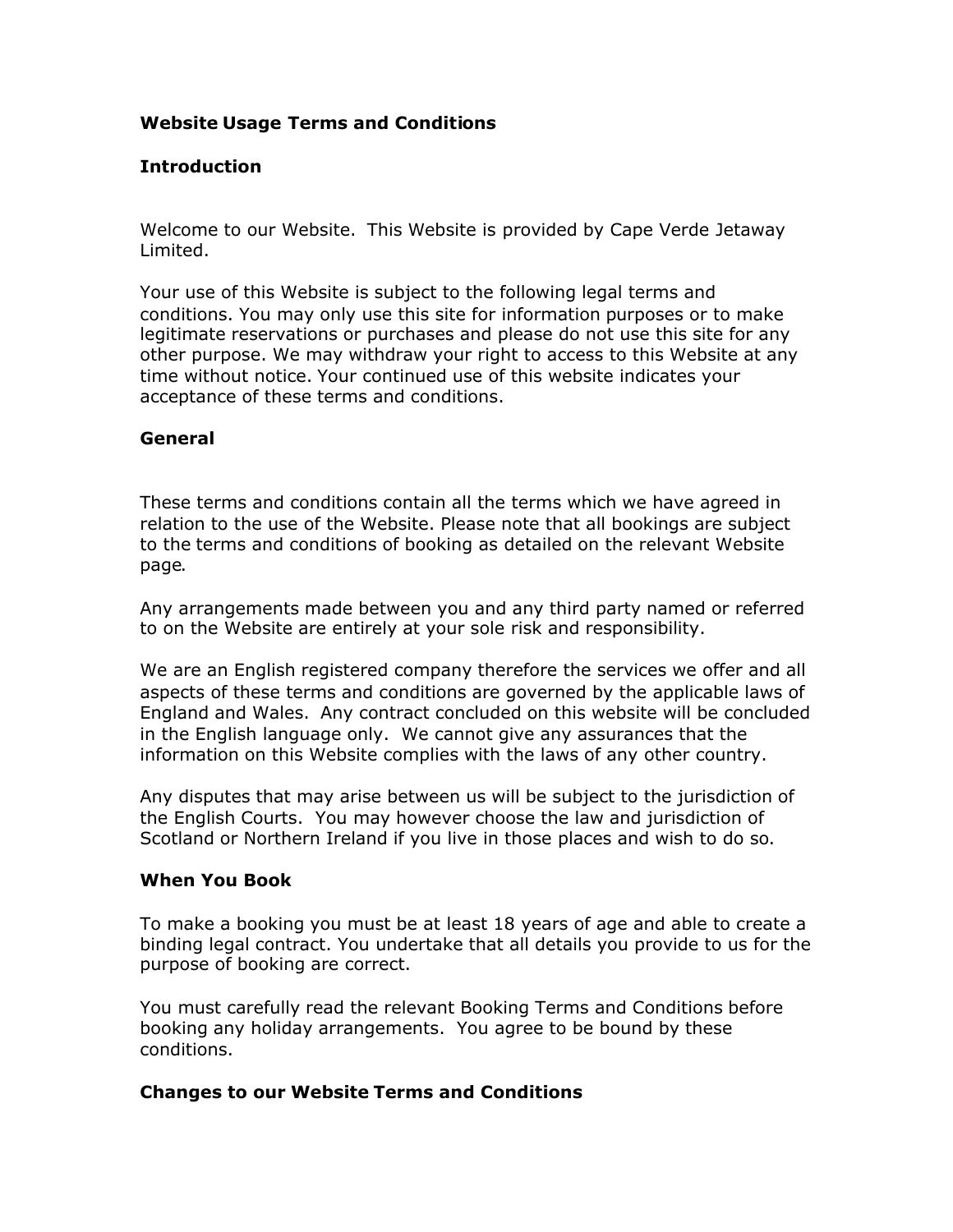We reserve the right to change or modify these terms at any time. By browsing this website you are accepting that you are bound by the terms and disclaimer that is current at that time, so you should check these each time you visit our site.

These terms are separate from the Booking Terms and Conditions that must be accepted by you before we agree to arrange or offer any products and services to you featured on this website.

## **Accuracy**

We have tried to be as accurate as possible in the information we have provided. However, the information in this website should not be relied on and does not constitute any form of advice or recommendation. By using this website you confirm that you have not relied on any such information.

We are not responsible for any inaccuracies and (except as otherwise stated in these terms and conditions) make no representation and give no warranty as to its accuracy. Information contained on the Website is subject to change without notice.

We cannot be liable for losses or damages you may incur which may arise from your use of any information contained in this Website. Also we are not responsible for any losses or damages you may suffer from your access to any other information or material via Web links from this site, or from any inability to access or use this Website or Web links. These exclusions apply only to the extent permitted by law. We are nevertheless entitled to benefit from any applicable exclusions or limitations of liability permitted by the laws of any other country found to be applicable to the information shown on this Website.

Please note that the information shown on this Website is updated from time to time. Much of the information is supplied to us by third parties. Cape Verde Jetaway Limited cannot be responsible for any errors that may regrettably occur.

You must therefore ensure you check all details of your chosen break at the time of booking.

#### **Liability disclaimer**

We do not guarantee that use of this Website will be compatible with all hardware and software which may be used by visitors to the Website. We will not be responsible to you for any loss or damage you may suffer (however it may arise including our negligence) as a result of your access to